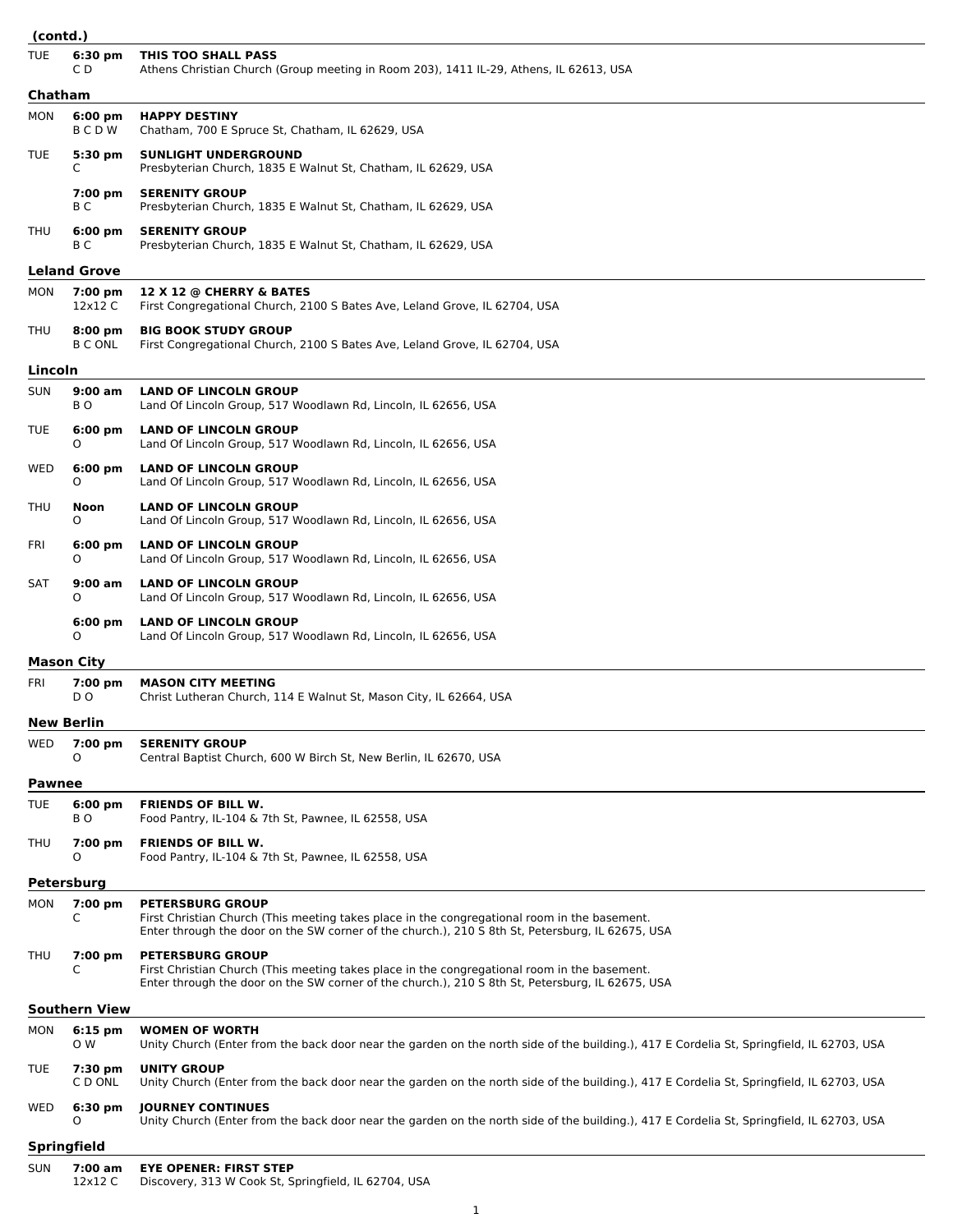|     | $8:00$ am<br>ВC    | 449 GROUP<br>Discovery, 313 W Cook St, Springfield, IL 62704, USA                                                                                                                                                                           |
|-----|--------------------|---------------------------------------------------------------------------------------------------------------------------------------------------------------------------------------------------------------------------------------------|
|     | 8:00 am<br>12x12 C | <b>SUNDAY MORNING MISFITS</b><br>Easy Does It Club, 514 N Walnut St, Springfield, IL 62702, USA                                                                                                                                             |
|     | W C                | 10:00 am JUST FOR TODAY<br>Discovery, 313 W Cook St, Springfield, IL 62704, USA                                                                                                                                                             |
|     | O ONL              | 10:30 am BRUNCH BUNCH<br>Online, Springfield, IL, USA                                                                                                                                                                                       |
|     | ST C               | 10:30 am STEPS 1-12<br>Alano Hall, 516 Bryn Mawr Blvd, Springfield, IL 62703, USA                                                                                                                                                           |
|     | O A                | 10:30 am WE AGNOSTICS<br>Art Association (Meeting is in the Mixed Media Studio through the courtyard with the Gingko tree.), 700 N 4th St, Springfield, IL 62702, USA                                                                       |
|     | Noon<br>12x12 C    | 12 X 12<br>Discovery, 313 W Cook St, Springfield, IL 62704, USA                                                                                                                                                                             |
|     | $2:00$ pm<br>ST O  | <b>1ST STEPNEWCOMERS</b><br>Alano Hall, 516 Bryn Mawr Blvd, Springfield, IL 62703, USA                                                                                                                                                      |
|     | 5:00 pm<br>D O     | A VISION FOR YOU<br>Corner of 11th and Clay Street, 930 S 11th St, Springfield, IL 62703, USA                                                                                                                                               |
|     | 5:15 pm<br>12x12 O | <b>DISCUSSION</b><br>Alano Hall, 516 Bryn Mawr Blvd, Springfield, IL 62703, USA                                                                                                                                                             |
|     | $5:15$ pm<br>ВC    | <b>RUSH HOUR GROUP - BIG BOOK</b><br>Discovery, 313 W Cook St, Springfield, IL 62704, USA                                                                                                                                                   |
|     | $5:15$ pm<br>C     | THE POINT IS<br>Easy Does It Club, 514 N Walnut St, Springfield, IL 62702, USA                                                                                                                                                              |
|     | $7:00$ pm<br>BO.   | <b>BIG BOOK</b><br>Alano Hall, 516 Bryn Mawr Blvd, Springfield, IL 62703, USA                                                                                                                                                               |
|     | $7:00$ pm<br>GLO   | <b>FREE TO BE ME</b><br>Christ Episcopal Church, 611 E Jackson St, Springfield, IL 62701, USA                                                                                                                                               |
|     | $8:00$ pm<br>C     | <b>SUNSHINE GROUP</b><br>Easy Does It Club, 514 N Walnut St, Springfield, IL 62702, USA                                                                                                                                                     |
| MON | 6:00 am<br>С       | <b>PARADISE MEETING - AS BILL SEES IT</b><br>Alano Hall, 516 Bryn Mawr Blvd, Springfield, IL 62703, USA                                                                                                                                     |
|     | 6:30 am<br>C       | TOP OF THE MORNING GROUP<br>Easy Does It Club, 514 N Walnut St, Springfield, IL 62702, USA                                                                                                                                                  |
|     | $7:00$ am<br>C     | <b>EYE OPENER: DISCUSSION</b><br>Discovery, 313 W Cook St, Springfield, IL 62704, USA                                                                                                                                                       |
|     | 0                  | 10:30 am MID MORNING MADNESS<br>Alano Hall, 516 Bryn Mawr Blvd, Springfield, IL 62703, USA                                                                                                                                                  |
|     | Noon<br>C          | <b>NOON GROUP: DISCUSSION</b><br>Discovery, 313 W Cook St, Springfield, IL 62704, USA                                                                                                                                                       |
|     | Noon<br>ST C       | <b>STEPS</b><br>Easy Does It Club, 514 N Walnut St, Springfield, IL 62702, USA                                                                                                                                                              |
|     | $1:00$ pm<br>C TR  | <b>TRADITIONS</b><br>Alano Hall, 516 Bryn Mawr Blvd, Springfield, IL 62703, USA                                                                                                                                                             |
|     | $5:15$ pm<br>O     | <b>DAILY REFLECTIONS</b><br>Alano Hall, 516 Bryn Mawr Blvd, Springfield, IL 62703, USA                                                                                                                                                      |
|     | $5:15$ pm<br>C     | <b>GRAPEVINE</b><br>Easy Does It Club, 514 N Walnut St, Springfield, IL 62702, USA                                                                                                                                                          |
|     | $5:15$ pm<br>C     | <b>RUSH HOUR GROUP: TRADITIONS</b><br>Discovery, 313 W Cook St, Springfield, IL 62704, USA                                                                                                                                                  |
|     | 5:30 pm<br>C       | <b>LETTING GO</b><br>The Salvation Army (Located at the old "Gold's Gym" building<br>1st Floor), 1600 E Clear Lake Ave, Springfield, IL 62703, USA                                                                                          |
|     | $6:00$ pm<br>B W   | <b>ALANO WOMEN'S MEETING (DOWNSTAIRS)</b><br>Alano Hall, 516 Bryn Mawr Blvd, Springfield, IL 62703, USA                                                                                                                                     |
|     | 6:30 pm<br>BDO     | <b>BY THE BOOK</b><br>OUR-Club (Located on Highland between Holmes and Lowell until June 12th, afterwards the Journey Continues will meet in a new location to be<br>announced - stay tuned!), 556 Highland Ave, Springfield, IL 62704, USA |
|     | 7:00 pm<br>ST C    | <b>STEPS</b><br>Alano Hall, 516 Bryn Mawr Blvd, Springfield, IL 62703, USA                                                                                                                                                                  |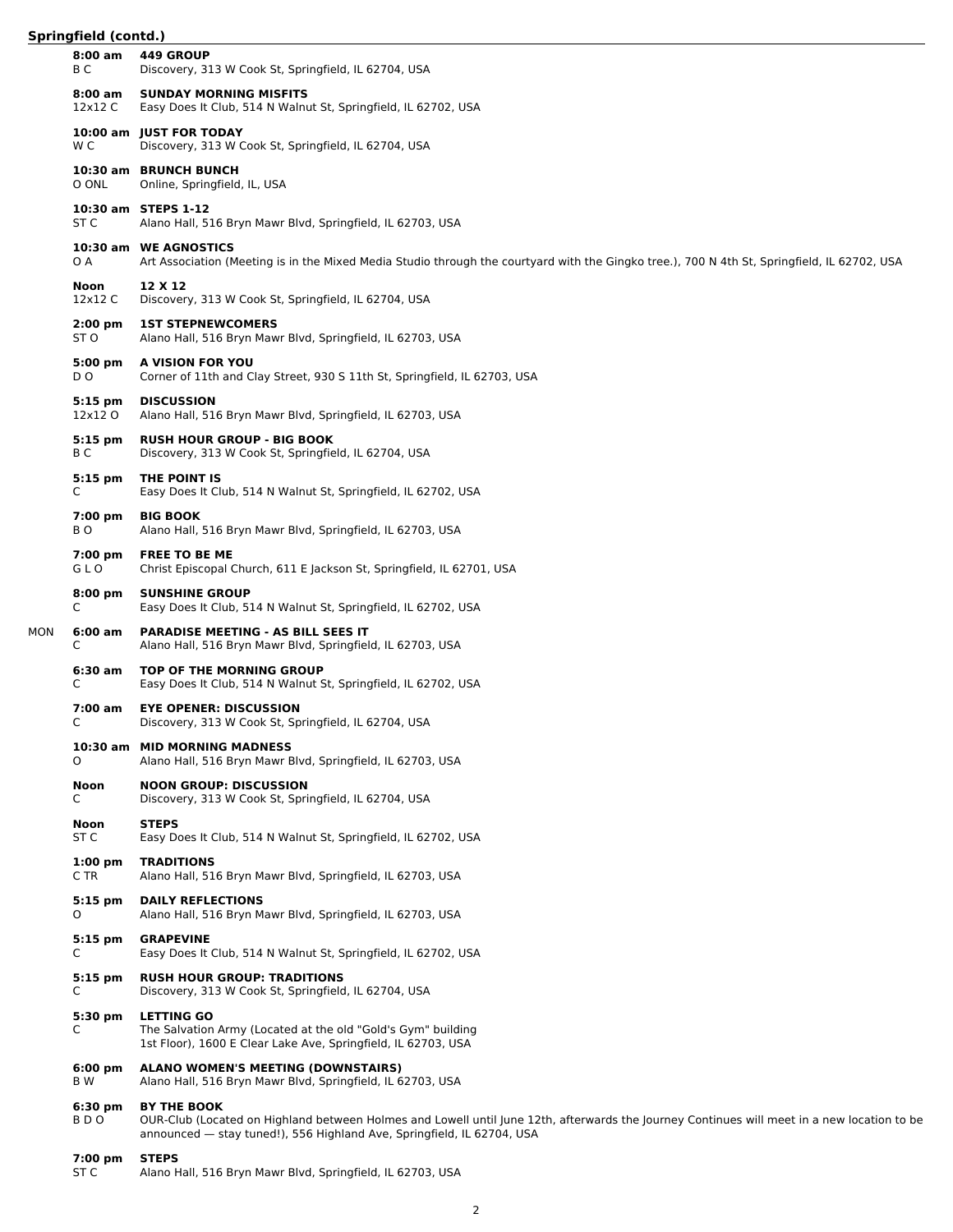|            | 5.111                |                                                                                                                                   |
|------------|----------------------|-----------------------------------------------------------------------------------------------------------------------------------|
|            | $8:00$ pm<br>C ST    | <b>PRIMARY PURPOSE</b><br>Easy Does It Club, 514 N Walnut St, Springfield, IL 62702, USA                                          |
|            | $8:00$ pm<br>C       | YOU'RE NEVER TOO LATE<br>Discovery, 313 W Cook St, Springfield, IL 62704, USA                                                     |
| <b>TUE</b> | 6:00 am<br>B C       | <b>PARADISE MEETING</b><br>Alano Hall, 516 Bryn Mawr Blvd, Springfield, IL 62703, USA                                             |
|            | 6:30 am<br>C         | <b>TOP OF THE MORNING GROUP</b><br>Easy Does It Club, 514 N Walnut St, Springfield, IL 62702, USA                                 |
|            | 7:00 am<br>C         | <b>EYE OPENER GROUP - DISCUSSION</b><br>Discovery, 313 W Cook St, Springfield, IL 62704, USA                                      |
|            | O ONL                | 10:30 am BRUNCH BUNCH<br>Online, Springfield, IL, USA                                                                             |
|            | O                    | 10:30 am MID MORNING MADNESS<br>Alano Hall, 516 Bryn Mawr Blvd, Springfield, IL 62703, USA                                        |
|            | Noon<br>12x12 C      | 12 X 12<br>Easy Does It Club, 514 N Walnut St, Springfield, IL 62702, USA                                                         |
|            | Noon<br>12x12 C      | <b>NOON GROUP - CHARACTER DEFECTS</b><br>Discovery, 313 W Cook St, Springfield, IL 62704, USA                                     |
|            | $1:00$ pm<br>B C     | <b>BIG BOOK</b><br>Alano Hall, 516 Bryn Mawr Blvd, Springfield, IL 62703, USA                                                     |
|            | $5:15$ pm<br>O       | <b>DAILY REFLECTIONS</b><br>Alano Hall, 516 Bryn Mawr Blvd, Springfield, IL 62703, USA                                            |
|            | 5:15 pm<br>12x12 O   | <b>EASY DOERS - 12 &amp; 12</b><br>Easy Does It Club, 514 N Walnut St, Springfield, IL 62702, USA                                 |
|            | $5:15$ pm<br>12x12 C | <b>RUSH HOUR - AS BILL SEES IT</b><br>Discovery, 313 W Cook St, Springfield, IL 62704, USA                                        |
|            | 7:00 pm              | <b>BEGINNER'S MEETING - STEPS</b><br>12x12 C D Alano Hall, 516 Bryn Mawr Blvd, Springfield, IL 62703, USA                         |
|            | 7:00 pm<br>C         | DAY AT A TIME<br>Grace Lutheran Church (Springfield) (Use Capitol Avenue Entrance), 714 E Capitol Ave, Springfield, IL 62701, USA |
|            | 7:00 pm<br>12x12 C   | <b>JOE AND CHARLIE TAPES</b><br>Alano Hall, 516 Bryn Mawr Blvd, Springfield, IL 62703, USA                                        |
|            | $8:00$ pm<br>C       | <b>CHARACTER DEFECTS</b><br>Easy Does It Club, 514 N Walnut St, Springfield, IL 62702, USA                                        |
|            | $8:00$ pm<br>C       | <b>WIZARD'S WONDERS</b><br>Second Timothy Baptist Church, 1122 E Pine St, Springfield, IL 62703, USA                              |
| WED        | 6:00 am<br>C         | <b>PARADISE MEETING: AS BILL SEES IT</b><br>Alano Hall, 516 Bryn Mawr Blvd, Springfield, IL 62703, USA                            |
|            | 6:30 am<br>C         | <b>TOP OF THE MORNING</b><br>Easy Does It Club, 514 N Walnut St, Springfield, IL 62702, USA                                       |
|            | 7:00 am<br>C         | <b>EYE OPENER GROUP: DISCUSSION</b><br>Discovery, 313 W Cook St, Springfield, IL 62704, USA                                       |
|            | 0                    | 10:30 am MID MORNING MADNESS<br>Alano Hall, 516 Bryn Mawr Blvd, Springfield, IL 62703, USA                                        |
|            | <b>Noon</b><br>C     | <b>DISCUSSION</b><br>Easy Does It Club, 514 N Walnut St, Springfield, IL 62702, USA                                               |
|            | Noon<br>C            | <b>NOON LUNCH BUNCH</b><br>Discovery, 313 W Cook St, Springfield, IL 62704, USA                                                   |
|            | $1:00$ pm<br>C ST    | <b>STEPS</b><br>Alano Hall, 516 Bryn Mawr Blvd, Springfield, IL 62703, USA                                                        |
|            | $5:15$ pm<br>0       | <b>DAILY REFLECTIONS</b><br>Alano Hall, 516 Bryn Mawr Blvd, Springfield, IL 62703, USA                                            |
|            | 5:15 pm<br>C         | <b>MIDWEEK DISCUSSION</b><br>Easy Does It Club, 514 N Walnut St, Springfield, IL 62702, USA                                       |
|            | $5:15$ pm<br>ST C    | <b>RUSH HOUR GROUP: DISCUSSION</b><br>Discovery, 313 W Cook St, Springfield, IL 62704, USA                                        |
|            | 7:00 pm<br>С         | AS BILL SEES IT<br>Alano Hall, 516 Bryn Mawr Blvd, Springfield, IL 62703, USA                                                     |
|            | $8:00$ pm            | <b>JOY OF LIVING</b>                                                                                                              |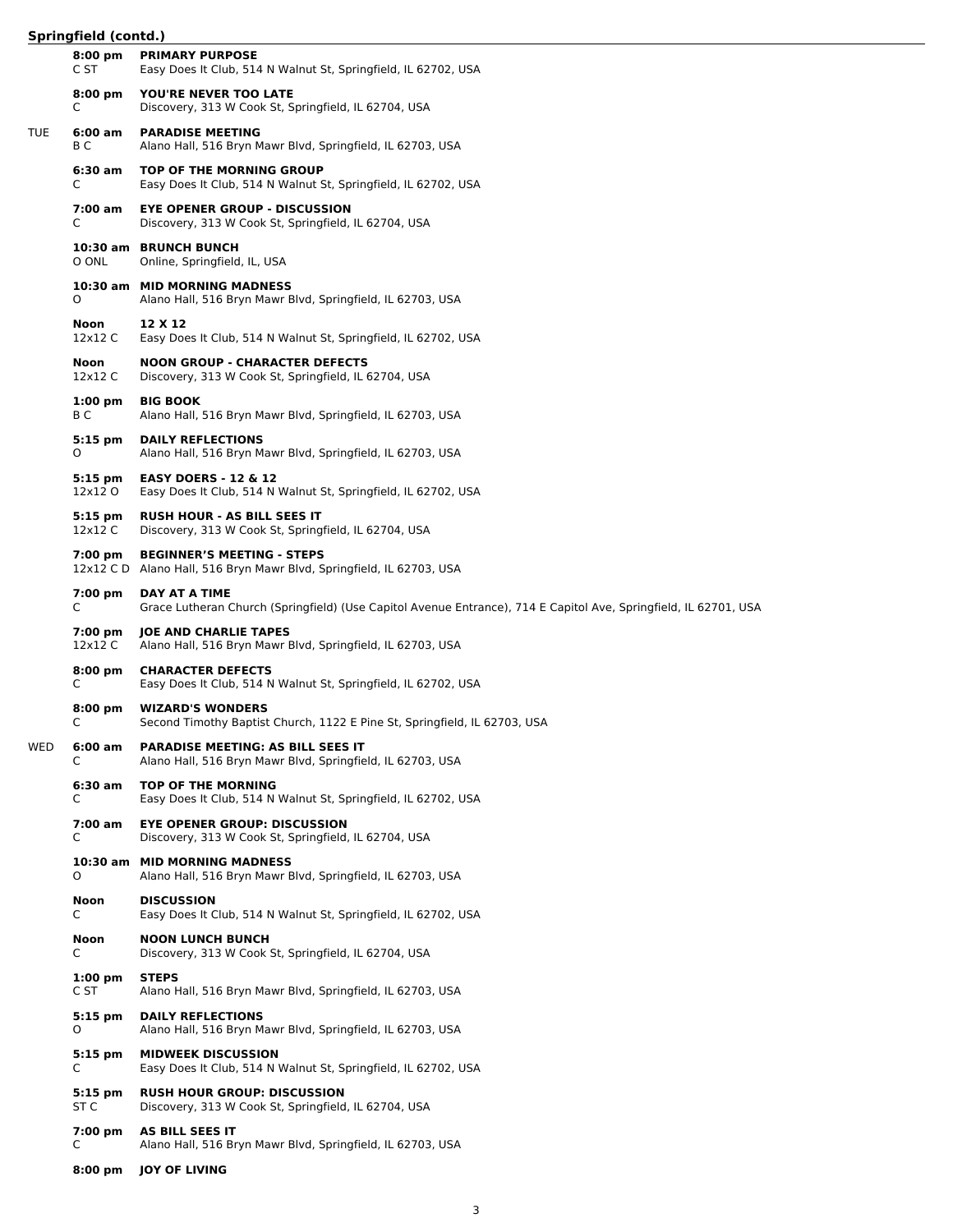|     | C                        | Discovery, 313 W Cook St, Springfield, IL 62704, USA                                                                                                                                                                                                      |
|-----|--------------------------|-----------------------------------------------------------------------------------------------------------------------------------------------------------------------------------------------------------------------------------------------------------|
| THU | 6:00 am<br>B C           | <b>PARADISE MEETING: BIG BOOK</b><br>Alano Hall, 516 Bryn Mawr Blvd, Springfield, IL 62703, USA                                                                                                                                                           |
|     | 6:30 am<br>C             | <b>TOP OF THE MORNING GROUP</b><br>Easy Does It Club, 514 N Walnut St, Springfield, IL 62702, USA                                                                                                                                                         |
|     | 7:00 am<br>C             | <b>EYE OPENER GROUP: DISCUSSION</b><br>Discovery, 313 W Cook St, Springfield, IL 62704, USA                                                                                                                                                               |
|     | O ONL                    | 10:30 am BRUNCH BUNCH<br>Online, Springfield, IL, USA                                                                                                                                                                                                     |
|     | 0                        | 10:30 am MID MORNING MADNESS<br>Alano Hall, 516 Bryn Mawr Blvd, Springfield, IL 62703, USA                                                                                                                                                                |
|     | Noon<br>ST C             | STEPS 10, 11 & 12<br>Discovery, 313 W Cook St, Springfield, IL 62704, USA                                                                                                                                                                                 |
|     | Noon<br>C                | <b>TRADITIONS</b><br>Easy Does It Club, 514 N Walnut St, Springfield, IL 62702, USA                                                                                                                                                                       |
|     | $1:00 \text{ pm}$<br>C   | <b>GRAPEVINE</b><br>Alano Hall, 516 Bryn Mawr Blvd, Springfield, IL 62703, USA                                                                                                                                                                            |
|     | $5:15$ pm<br>12x12       | <b>EASY DOERS (12 X 12 DISCUSSION)</b><br>Easy Does It Club, 514 N Walnut St, Springfield, IL 62702, USA                                                                                                                                                  |
|     | $5:15$ pm<br>0           | <b>OPEN DISCUSSION</b><br>Alano Hall, 516 Bryn Mawr Blvd, Springfield, IL 62703, USA                                                                                                                                                                      |
|     | $5:15$ pm<br>ST C        | <b>RUSH HOUR GROUP: STEPS</b><br>Discovery, 313 W Cook St, Springfield, IL 62704, USA                                                                                                                                                                     |
|     | 7:00 pm<br>C             | <b>SOLUTIONS</b><br>Alano Hall, 516 Bryn Mawr Blvd, Springfield, IL 62703, USA                                                                                                                                                                            |
|     | $8:00 \text{ pm}$<br>C   | <b>WIZARD'S WONDERS</b><br>Second Timothy Baptist Church, 1122 E Pine St, Springfield, IL 62703, USA                                                                                                                                                      |
| FRI | 6:00 am<br>C             | <b>PARADISE MEETING: DAILY REFLECTIONS</b><br>Alano Hall, 516 Bryn Mawr Blvd, Springfield, IL 62703, USA                                                                                                                                                  |
|     | 6:30 am<br>C             | TOP OF THE MORNING GROUP<br>Easy Does It Club, 514 N Walnut St, Springfield, IL 62702, USA                                                                                                                                                                |
|     | 7:00 am<br>C             | <b>EYE OPENER GROUP: DISCUSSION</b><br>Discovery, 313 W Cook St, Springfield, IL 62704, USA                                                                                                                                                               |
|     | 0                        | 10:30 am MID MORNING MADNESS<br>Alano Hall, 516 Bryn Mawr Blvd, Springfield, IL 62703, USA                                                                                                                                                                |
|     | <b>Noon</b><br>Ć         | <b>FRIENDSHIP</b><br>Easy Does It Club, 514 N Walnut St, Springfield, IL 62702, USA                                                                                                                                                                       |
|     | Noon<br>C                | NOON GROUP: DISCUSSION (LAST FRIDAY OF EVERY MONTH IS OPEN SPEAKER)<br>Discovery, 313 W Cook St, Springfield, IL 62704, USA                                                                                                                               |
|     | $1:00 \text{ pm}$<br>B C | <b>BIG BOOKGOOD NEWS FRIDAY</b><br>Alano Hall, 516 Bryn Mawr Blvd, Springfield, IL 62703, USA                                                                                                                                                             |
|     | $5:15$ pm<br>BO.         | <b>BIG BOOK</b><br>Alano Hall, 516 Bryn Mawr Blvd, Springfield, IL 62703, USA                                                                                                                                                                             |
|     | $5:15$ pm<br>ST C        | <b>RUSH HOUR GROUP: GRAPEVINE</b><br>Discovery, 313 W Cook St, Springfield, IL 62704, USA                                                                                                                                                                 |
|     | $5:15$ pm<br>ST C        | <b>STEPS</b><br>Easy Does It Club, 514 N Walnut St, Springfield, IL 62702, USA                                                                                                                                                                            |
|     | $6:30$ pm<br>D O ST      | SPONSORSHIP AND THE TWELVE STEPS<br>OUR-Club (Located on Highland between Holmes and Lowell until June 12th, afterwards the Journey Continues will meet in a new location to be<br>announced - stay tuned!), 556 Highland Ave, Springfield, IL 62704, USA |
|     | $8:00$ pm<br>O SP        | <b>OPEN SPEAKER MEETING (SEE EVENTS FOR FURTHER INFORMATION)</b><br>Alano Hall, 516 Bryn Mawr Blvd, Springfield, IL 62703, USA                                                                                                                            |
| SAT | $6:00$ am<br>B C         | <b>BIG BOOK</b><br>Discovery, 313 W Cook St, Springfield, IL 62704, USA                                                                                                                                                                                   |
|     | 7:00 am<br>C             | <b>EYE OPENER GROUP: DISCUSSION</b><br>Discovery, 313 W Cook St, Springfield, IL 62704, USA                                                                                                                                                               |
|     | $8:00$ am<br>C           | 449 GROUP: SO BE IT<br>Discovery, 313 W Cook St, Springfield, IL 62704, USA                                                                                                                                                                               |

**8:00 am RECOVERY BREAKFAST & SPEAKER MEETING**